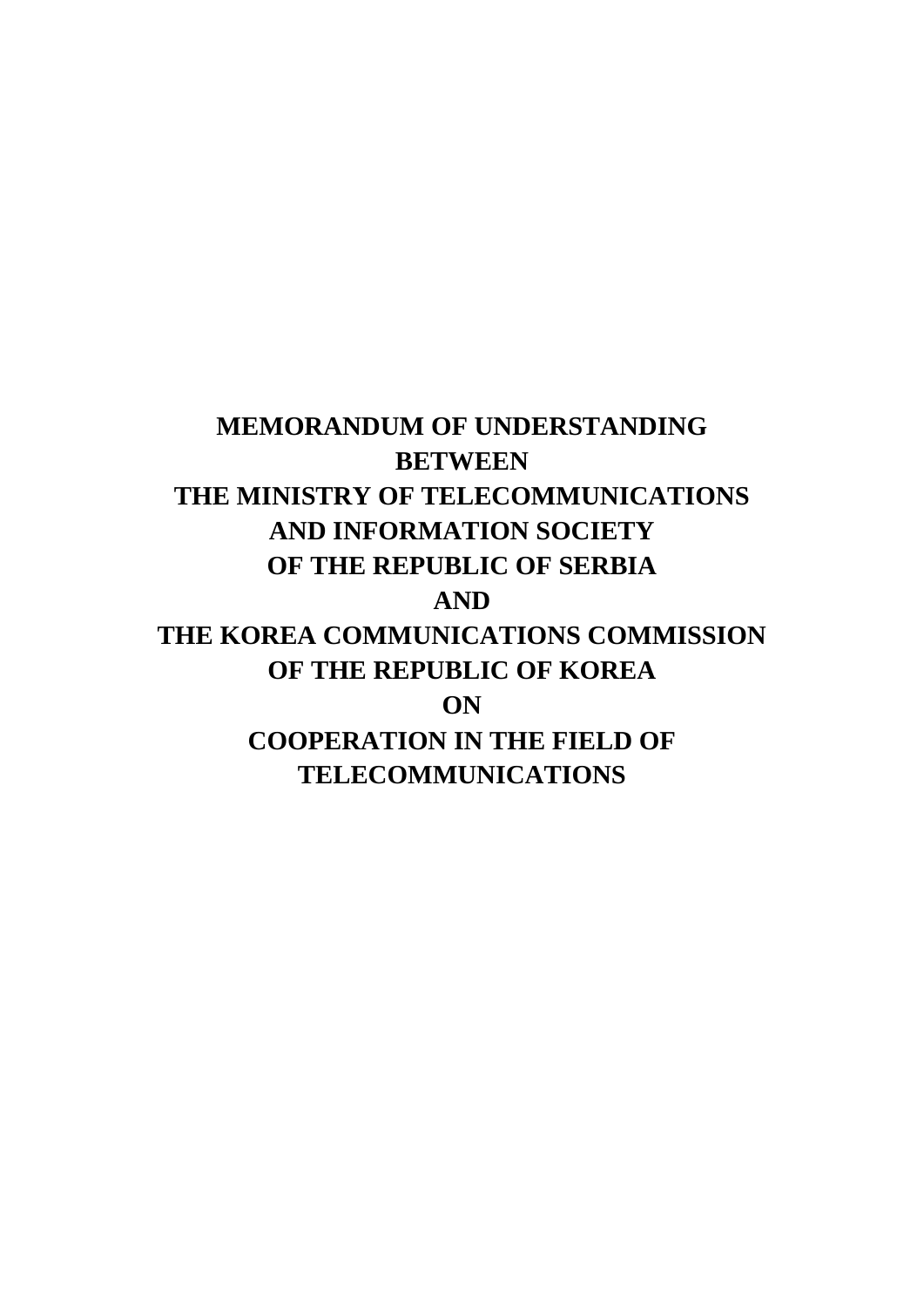The Korea Communications Commission of the Republic of Korea and the Ministry of Telecommunications and Information Society of the Republic of Serbia (hereinafter referred to as ''the Sides''),

Desiring to strengthen the existing relations between the two countries,

Aiming to enhance effective cooperation, exchange of information and best practices in the field of telecommunications,

Wishing to achieve favorable conditions in the two countries for cooperation in the field of telecommunications,

Have agreed to the following:

#### **Paragraph 1**

The purpose of this Memorandum of Understanding (hereinafter referred to as the "MOU") is establishing a framework for cooperation in the field of telecommunications.

## **Paragraph 2**

The Sides will focus on areas of common interests and cooperation in the areas of telecommunications, which include, but are not limited to:

- (a) Telecommunications policy and regulation;
- (b) Broadband networks policy and technology;
- (c) Digital switchover;
- (d) Spectrum management policy;
- (e) Technological standardization and human resources development;
- (f) Information security;
- (g) Other areas in the telecommunications sector as mutually decided by the Sides.

## **Paragraph 3**

The following cooperative activities under this MOU may be conducted by the Sides:

(a) Cooperation in the fields of policies and technologies for telecommunications;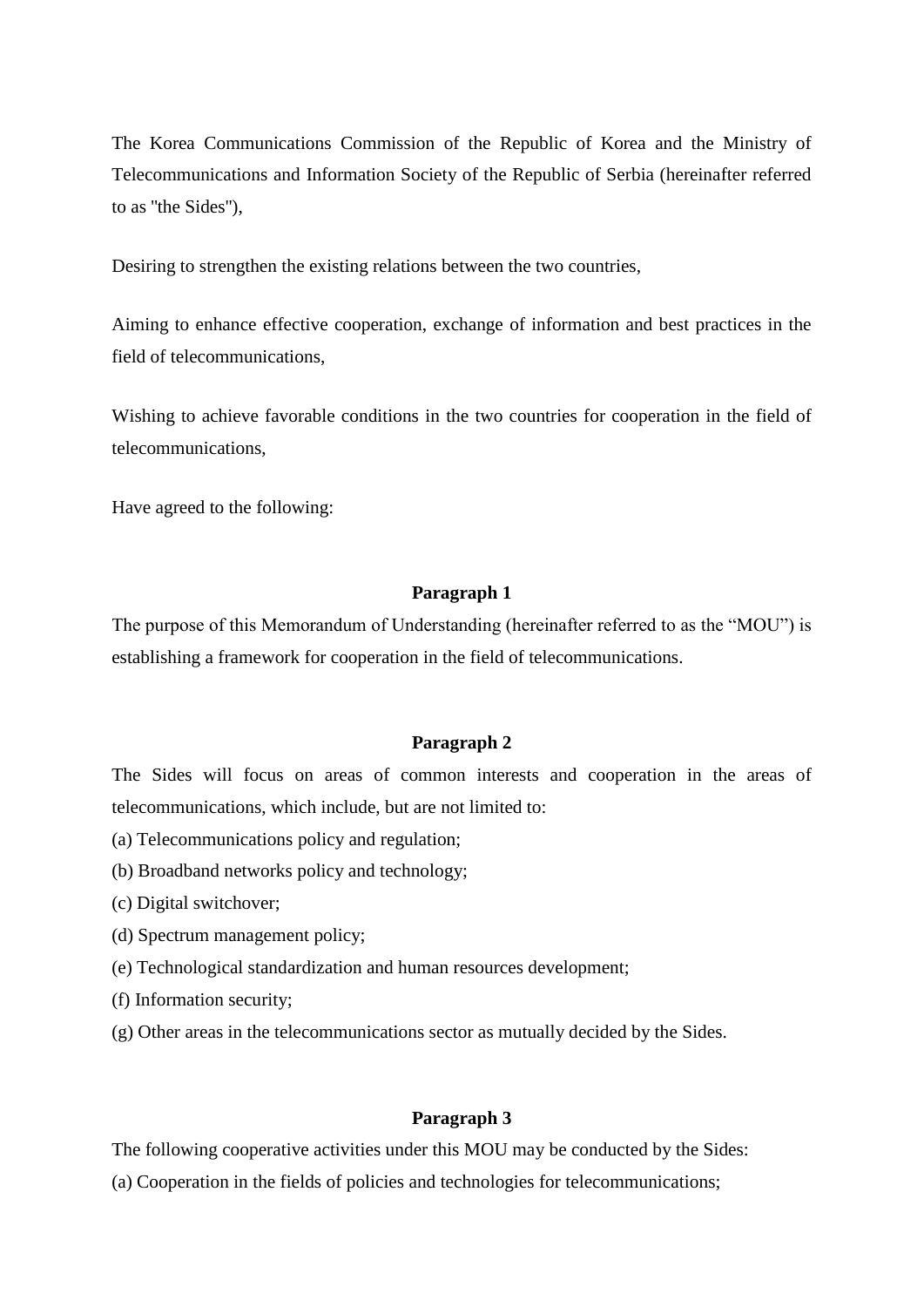- (b) Exchanges and secondment of experts and public officials;
- (c) Exchanges and joint research projects between research and development institutions in telecommunications;
- (d) Cooperation at international organizations including the ITU and the OECD;
- (e) Other areas of cooperation mutually decided by the Sides.

## **Paragraph 4**

For the purpose of realizing this MOU, each Side will delegate a responsible person with the duty to enhance communication and cooperation.

### **Paragraph 5**

All cooperative activities under paragraph 2 and 3 of this MOU shall be conducted in accordance with the applicable laws and regulations of respective countries and obligations pursuant to the World Trade Organization Agreement on Trade-Related Aspects of Intellectual Property Rights; and

All cooperative activities under paragraph 2 and 3 of this MOU shall be subject to availability of funds and other resources of the Sides. The cost of cooperative activities will be shared by the Sides in a manner jointly decided upon. Without further agreement, each Side shall bear in full its own costs incurred for any activities under this MOU.

### **Paragraph 6**

Neither Side shall disclose nor distribute to a third party any confidential information provided by the other Side in the process of cooperative activities under this MOU, except as and to the extent approved in writing to do so by the other Side.

## **Paragraph 7**

Any disputes arising from the implementation and application of this MOU will be settled through negotiation and consultation between the Sides.